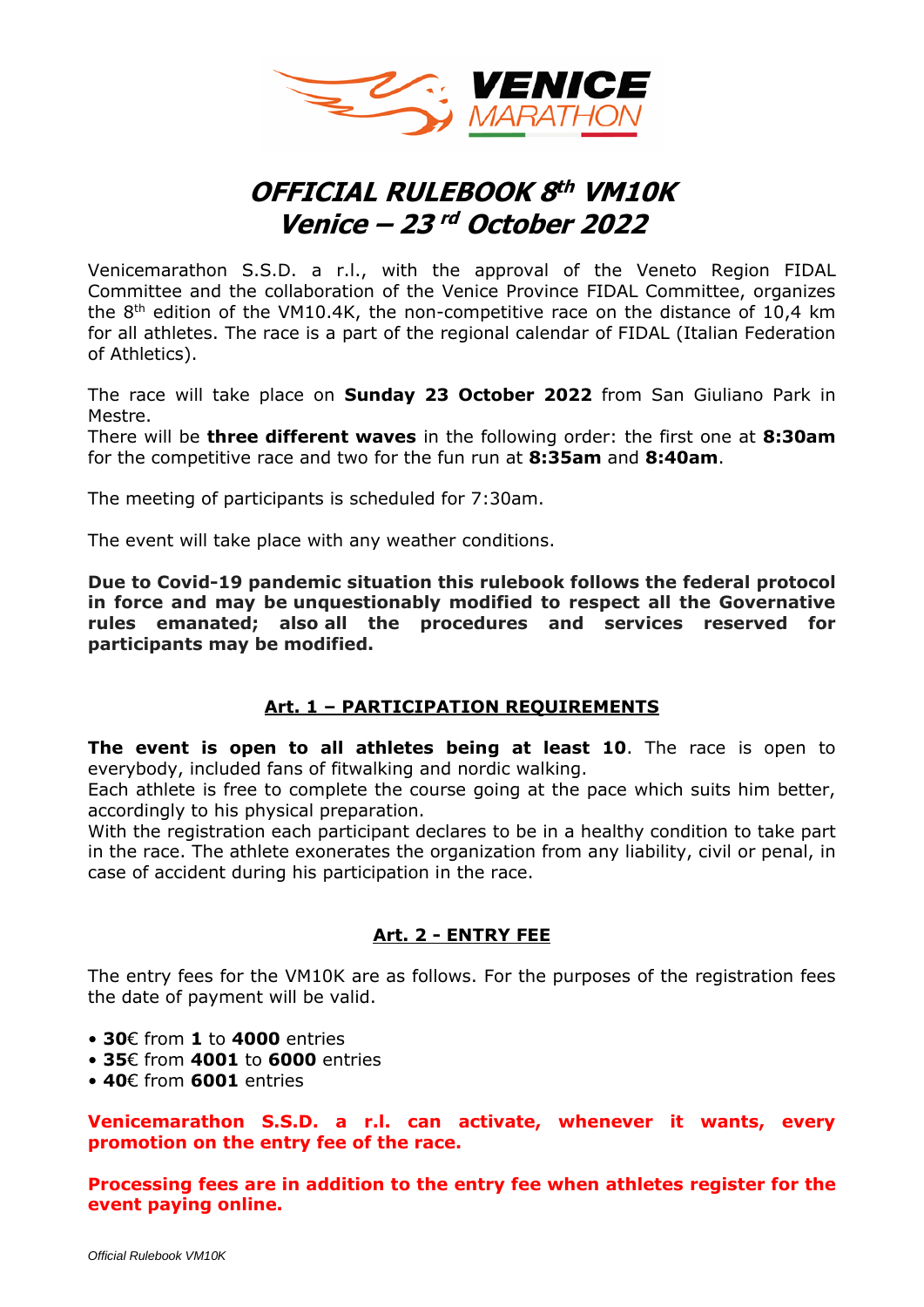

# **Art. 3 – SERVICES INCLUDED IN THE ENTRY FEE**

Entry fee includes:

- •Race number with timing chip included
- •Medical assistance
- •Refreshment station after at the finish line
- •Changing rooms both at the start and at the finish line
- •Toilets both at the start and at the finish line
- Race pack with technical T-shirt, gadgets from the sponsors and informative material
- Personal clothes transportation from start to the finish area
- Pre race transportation
- Post race transportation
- •Timing service and ranking list
- Personal results via e-mail
- Finisher's commemorative medal
- Finisher's diploma downloadable from the official website [www.venicemarathon.it](http://www.venicemarathon.it/)

# **Art. 4 - HOW TO REGISTER**

Filling the registration form with participants' details directly online. Follow the instructions reported on the official website [www.venicemarathon.it,](http://www.venicemarathon.it/) in this case the payment will be done directly by credit card, follow all instructions reported on the website.

## **Art. 5 - ATHLETES REGISTERED FOR THE 2020 EDITION**

All athletes who were registered for the 2020 edition and already postponed to 2022 have to check their personal email, on which we sent in December 2021 all the instructions for the confirmation of their personal information.

## **Art. 6 – CONFIRMATION EMAIL AND CONFIRMATION LETTER**

All athletes will receive a **confirmation email** about the registration and an **order confirmation email** about the payment when they register for the event.

The **confirmation letter will be sent** via email to all participants few weeks before the race day; the document will be necessary to get the bib-number at the Exposport Venicemarathon Village.

Athletes who won't be able to download the confirmation letter **will get it at the proper secretary** close to the bib number pick up area.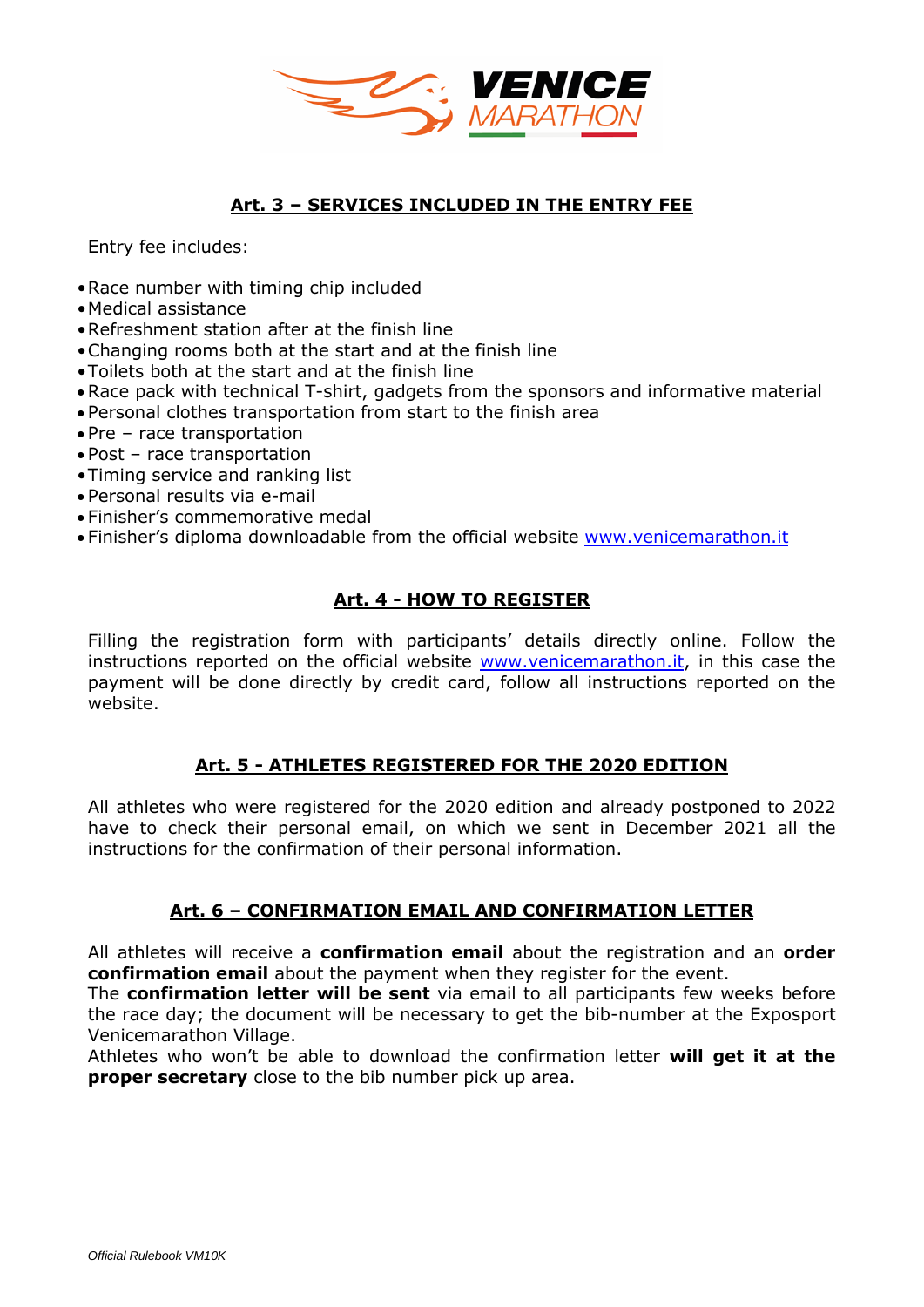

# **Art. 7- REFUND OF THE ENTRY FEE**

#### **Under no circumstances are the entry fees refundable.**

# **Art. 8– REGISTRATION DEADLINE**

Registration will close at **6500 entries**.

Venicemarathon S.S.D. a r.l. retains the rights to close registrations prior to said deadline as well as to accept entries after the deadline.

# **Art. 9 - COMPULSORY EQUIPMENT**

Participants must be equipped with appropriate sportswear.

# **Art. 10 – BIB NUMBERS DISTRIBUTION**

Bib numbers **will be distributed in a progressive way depending on the registration date** (who register before will get a lower bib number). It will be possible to **check the bib number** on the official website [www.venicemarathon.it](http://www.venicemarathon.it/) closer to the event.

## **Art. 11 - BIB NUMBERS PICK-UP**

Athletes will be able to pick their race numbers up in person at **Exposport Venicemarathon Village** located in **San Giuliano Park** in **Mestre**. **For organizational reasons, under no circumstances it will be possible to receive the bibs in advance or pick them up on the day of the race.** 

Detailed information on how to get to Exposport Venicemarathon Village will be given on the confirmation letter or on the official website [www.venicemarathon.it.](about:blank) The timetable of the exhibition will be the following:

- *Friday, 21 st October from 10:00am to 8:00pm*
- *Saturday, 22 nd October from 9:00am to 8:00pm*

#### *To get the bib-number it will be necessary to hand out the following documents:*

- an identity card / passport
- the confirmation letter via smartphone

all the documents to complete your registration (if requested from the confirmation letter)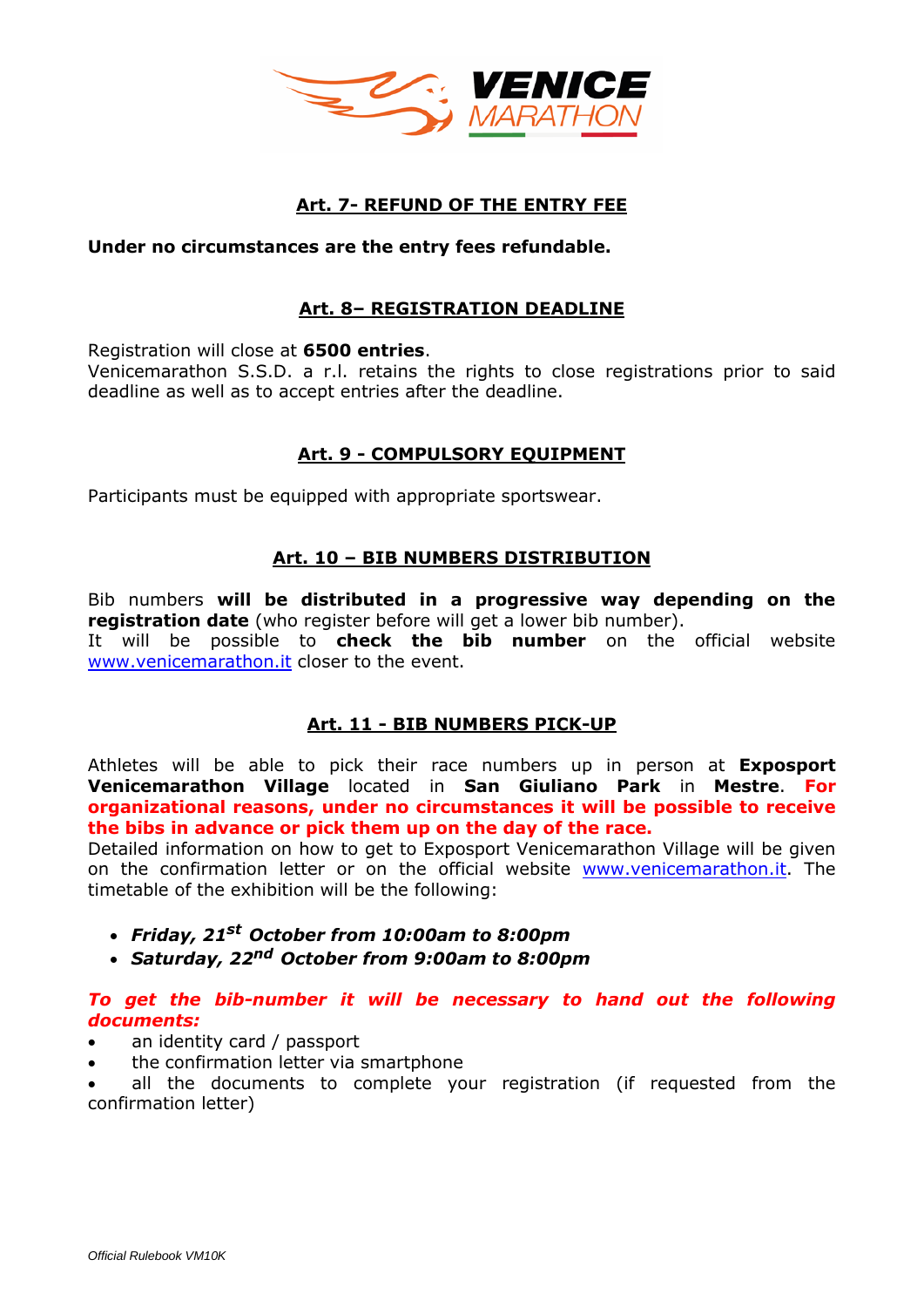

## *If the athlete is unable to provide said documents, the Organizing Committee will nothand out the race number.*

To prevent a long wait in line and other inconveniences, we kindly ask you to keep to a reasonable minimum the number of race numbers collected by the same individual.

**The bib number is personal and cannot be given to any other person. It is absolutely forbidden to tamper the bib in any way. Athletes who cut, alter or hide the number won't be entitled to any prize even if cash prize.**

## **Art. 12 – BAGS FOR PERSONAL BELONGINGS**

All athletes can leave their personal belongings bags before the start of the race. **Venicemarathon S.S.D. a r.l. will take extreme care in the collection, handling and delivery of all bags, but declines any responsibility for lost items and will not offer any refund.**

# **Art. 13 – THE START**

The start will be divided into corrals of a maximum of 2000 participants and that will be spaced between them enough time to allow the outflow of athletes. The starting corral of each participant will be clearly indicated on the race bib by a specific color. Access to the individual starting corral will be manned by our staff that will allow access only to athletes with bib combined with each corral and to the authorized staff recognizable by special pass.

The first start corral will be given at **8:30am** and then all the others.

The exact start times will be determined as soon as possible, according to TV organization needs and of the authorities.

## **Art. 14 – TIMING**

Timing of the race is provided by Timing Data Service srl through a disposable transponder located on the back of each athlete's race bib.

**Athletes who tamper with the bib and remove the "chip" will not be timed and will not be included in the rankings.**

# **Art. 15 – TIME LIMITS**

The time limit to **finish** the race is **1h45'**.

**Beyond these time limits the organization cannot guarantee the total security of the race course.**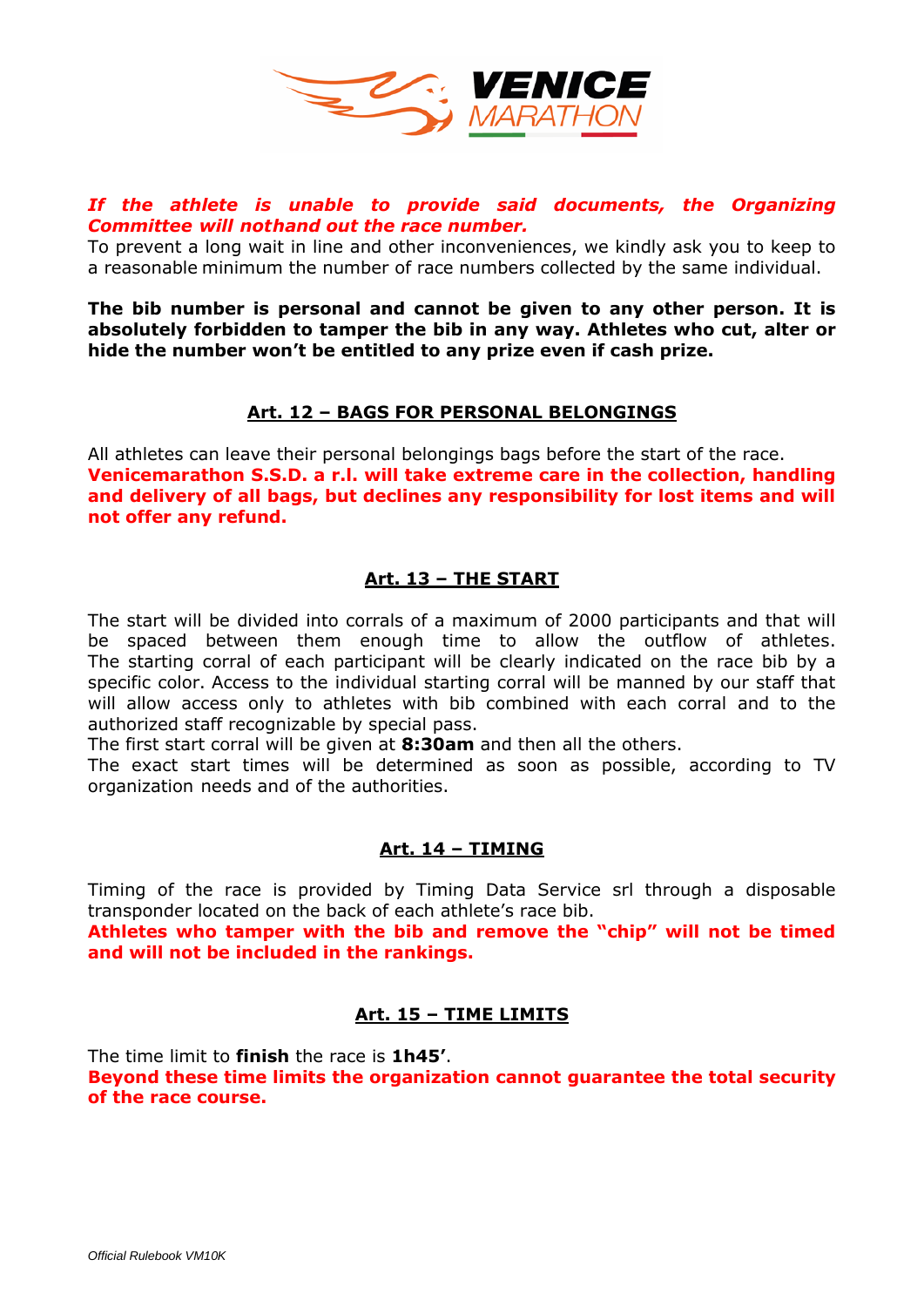

## **Art. 16 - REFRESHMENT**

#### **Refreshement station** with water is available at the **5th kilometer**

At the refreshments provided along the course will be provided only drinks in closed bottles and individually bagged foods. However, it is advisable to all participants to bring with them what they need during the race and to store the waste to throw them only and exclusively in the appropriate containers that will be arranged in many points of the course and at the finish line.

The final refreshment will be given to all participants in a closed bag. The distribution areas of the bags will be located on several points on both sides of the road and our staff will sort the athletes in the specific areas to avoid gatherings.

The refreshment bag will also hold the Finisher's commemorative medal After receiving the bag the athletes have to follow the instructions to exit to the race area.

**Waste must be stored in the appropriate containers.**

# **Art. 17 – RESULTS**

The official rankings will be posted on the official website [www.venicemarathon.it](http://www.venicemarathon.it/) after the race as soon as possible.

# **Art. 18 – IMAGE COPYRIGHT**

Upon registration to the  $8<sup>th</sup>$  VM10K the athlete authorizes the organizing committee and its media partners to use all motion and still pictures taken during athlete's participation to the event in which athlete's likeness might appear. Said pictures might be used in association with all advertising and promotional material of the event, worldwide and for the length of time established by law, including all extension options provided by law.

# **Art. 19 – DECEITFUL PARTECIPATION**

If an athlete takes part in the race without being registered and without the bib number, he or she will be considered responsible for any damages to people or things and besides he or she will be charged the sports fines established by the national judges and will be liable to legal sanctions provided for theft (clause no. 624 penal code).

The same punishment will be inflicted to athletes who give their bib number to another person without authorization. Photos or/and videos of the participation could be used to confirm these behaviors.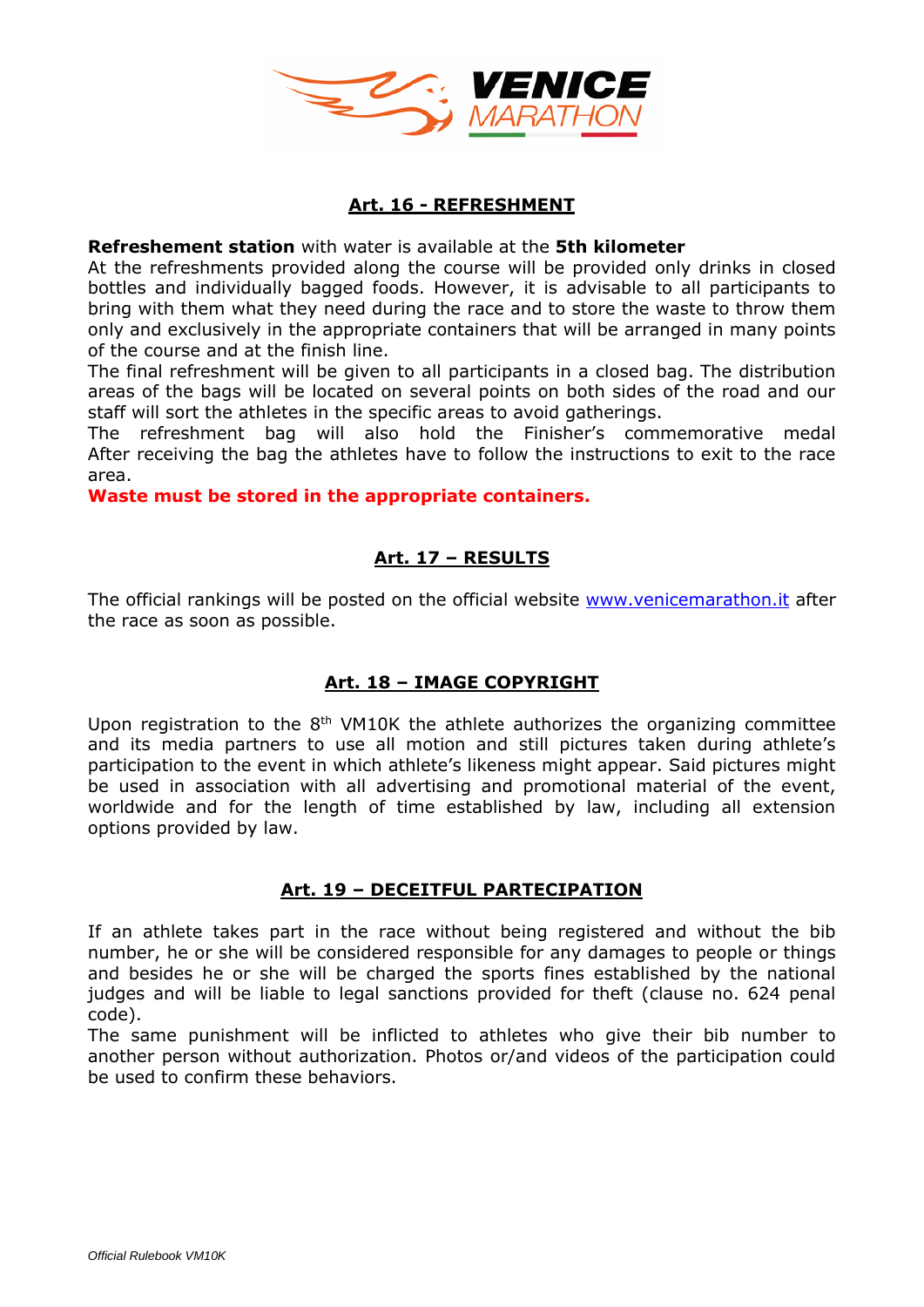

# **Art. 20 – WAIVER OF LIABILITY**

By signing the registration form, either in paper or digital type (e-mail or on-line entry form), the athlete agrees to abide by the present rulebook and fully accepts the following waiver of liability.

"The athlete declares that by 23<sup>rd</sup> October 2022 He will be a minimum of 10 years old *and He understands that participating in this event is potentially hazardous, and that He should not enter and participate unless He is medically able and properly trained.*

*In consideration of the acceptance of this entry, the athlete assumes full and complete responsibility for any injury or accident which may occur while He is travelling to or from the event, during the event, or while He is on the premises of the event.*

*The athlete also is aware of and assume all risks associated with participating in this event, including but not limited to falls, contact with other participants, effect of weather, traffic, and conditions of the road.*

*The athlete, for himself and him heirs and executors, hereby waive, release and forever discharge the event organizers, sponsors, promoters and each of their agents, representatives, successors and assigns, and all other persons associated with the event, for all his liabilities, claims, actions, or damages that He may have against them arising out of or in any way connected with him participation in this event.*

*The athlete understands that this waiver includes any claims, whether caused by negligence, the action or inaction of any of the above parties."*

# **Art. 21 – RACE CANCELLATION**

If the race is cancelled or moved to another location and/or otherwise not carried out for any reason not related to and beyond the will of the Organizers, including the revocation of race authorization by competent Public Authorities, the enrolled athlete will have nothing to claim from Venicemarathon S.S.D. a r.l. or the other coorganizers, even in the form of reimbursement of the costs incurred and to be incurred. The enrolment itself is valid as a waiver of any claim for financial damages already suffered and to be suffered in the future.

# **Art. 22 – INSURANCE**

The event is insured for RCT with primary insurance company.

# **Art. 23 – LETTER A, B, C, D, E, F OF THE PRIVACY POLICY**

Information pursuant to art. 13 of the European Regulation 679/2016 and consent Pursuant to art. 13 of European Regulation (EU) 2016/679 (hereinafter GDPR), and in relation to the personal data you have provided, we inform you of the following: Controller and Data Protection Officer

Data controllers are: 1. Venicemarathon S.S.D. a r.l. with registered office in Venice, Mestre via Linghindal 5/5; 2. Idea Venezia s.r.l. with registered office in Venice, Mestre via Linghindal 5/5. Both holders can be contacted by e-mail at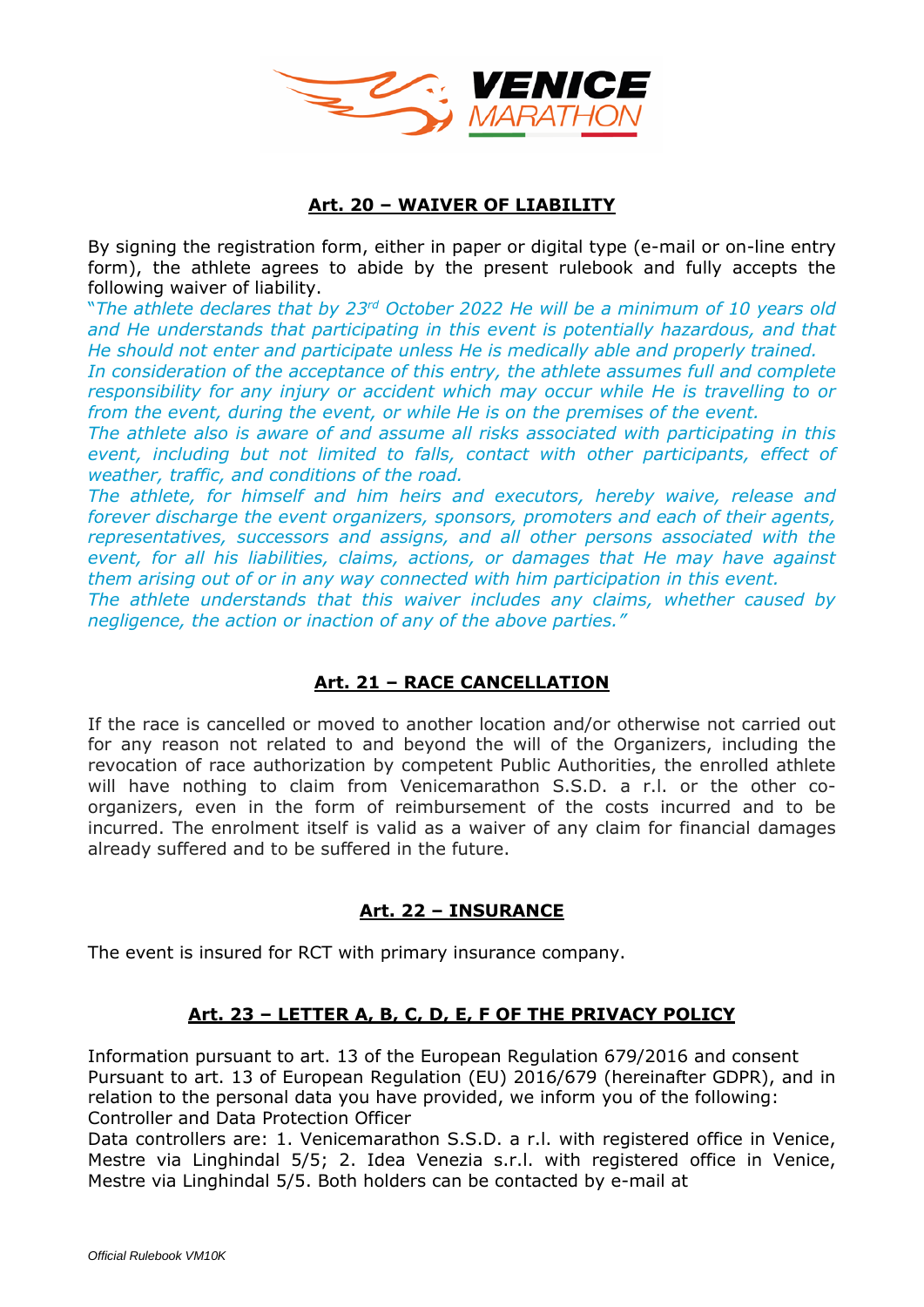

[info@venicemarathon.it.](mailto:info@venicemarathon.it.) The data controllers have not appointed a Data Protection Officer (R.P.D.).

# **Purpose of data processing**

Your data will be processed in order to:

A) provide the services declared in the rulebook, including the delivery of the bib number and the recording of the timing of the event;

B) prepare and publish the list of participants, the ranking and the historical archive;

C) carry out the press office activity during the sporting event and any events related to these;

D) fulfil any legal obligations in the field of taxation, accounting or public security;

E) use the fixed or moving images on which it may appear, taken during your participation in the event, on all visual media as well as on promotional and/or advertising materials produced and distributed throughout the world and for the maximum time provided for by the laws, regulations and treaties in force;

F) send by sms/e-mail or social network of press releases, information material or event information from us, or subjects expressly delegated to this, in relation to the event or related activities;

Among the personal data that will be processed include: name / surname / gender / date and place of birth / telephone / residence / contact details of the person to contact in case of emergency / registration to Word Athletics or to other associations of athletics / best personal time of the event. In addition, the following particular personal data may be requested:

G) medical data, including any certificates and/or the presence of disabilities, in order to allow the provision of specific services for or during the sporting event.

Personal data may be processed through both paper and computer files (including portable devices) and processed in a manner strictly necessary to meet the purposes indicated above.

## **Legal basis for processing**

Failure to recognize consent for the purposes referred to in points A, B, C, D, E and F does not allow you to participate in the events organized by us.

In the same way, for medical data (G) and, in any case, for particular data concerning your person or persons accompanied by you or who assist you, if they are required for health or safety reasons, consent is required.

Data retention

The data provided by you (for the purposes referred to in points A, B, C, D, E and F) will be processed for the duration of this event and further stored for the period of 10 (ten) years.

For the purposes referred to in point G, the data will be kept as strictly as necessary.

By way of derogation from the previous paragraphs, the deadline will be extended if it is necessary to keep the data further in order to defend or enforce a right or to fulfil any further legal obligations or orders of the Authorities.

#### **Reporting**

Your personal data may be communicated to: 1. Collaborators of Venicemarathon SSD a r.l., who provide services for the purposes indicated in the previous points; 2. Subjects who process data in compliance with specific legal obligations; 3. Persons

who process data for the collection of event performance; 4. Persons who process data for the registration and booking service of the event; 5. Judicial or administrative authorities, for the fulfilment of legal obligations; 6. Personnel or associations carrying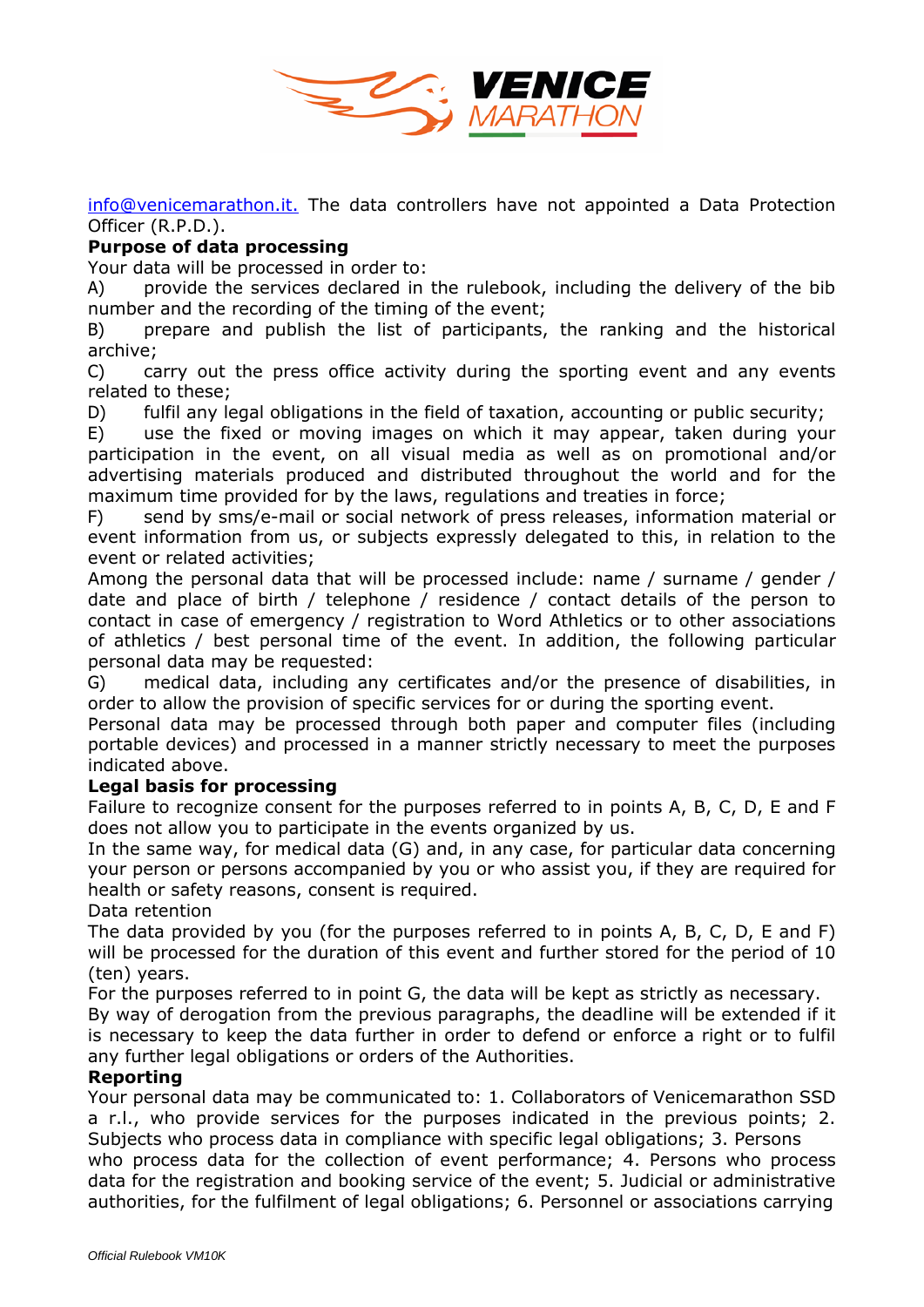

out the health service during and after the event; 7. National associations (including the Word Athletics) of athletics.

Data profiling

Your personal data are not subject to any fully automated decision-making process.

# **Rights of the data subject**

Among the rights granted to you by the GDPR are those of:

l ask Venicemarathon SSD to r.l. access to your personal data and information relating to them; the correction of inaccurate data or the integration of incomplete ones; the cancellation of personal data concerning you (to the occurrence of one of the conditions indicated in art. 17, paragraph 1 of the GDPR and in compliance with the exceptions provided for in paragraph 3 of the same article); the limitation of the processing of your personal data (to resort to one of the hypotheses indicated in art. 18, paragraph 1 of the GDPR);

l request and obtain from Venicemarathon SSD to r.l. your personal data in a structured format and readable by automatic device, also in order to communicate such data to another controller (c.d. right to portability of personal data);

l oppose at any time to the processing of your personal data to the use of particular situations that concern you;

l revoke consent at any time, limited to cases in which the processing is based on your consent for one or more specific purposes and concerns common personal data (such as date and place of birth or place of residence), or particular categories of data (for example, data revealing your racial origin, your political opinions, your religious beliefs, your state of health or your sex life). The processing based on consent and carried out prior to the revocation of the same retains, however, its lawfulness; lodge a complaint with a supervisory authority (Data Protection Authority www.garanteprivacy.it).

# **Art. 24 - LETTER G OF THE PRIVACY POLICY**

Information pursuant to art. 13 of the European Regulation 679/2016 and consent. Pursuant to art. 13 of European Regulation (EU) 2016/679 (hereinafter GDPR), and in relation to the personal data you have provided, we inform you of the following: Controller and Data Protection Officer

Data controllers are: 1. Venicemarathon SSD a r.l. with registered office in Venice, Mestre via Linghindal 5/5; 2. Idea Venezia s.r.l. with registered office in Venice, Mestre via Linghindal 5/5. Both holders can be contacted by e-mail at

[info@venicemarathon.it.](mailto:info@venicemarathon.it) The data controllers have not appointed a Data Protection Officer (R.P.D.).

# **Purpose of data processing**

Your data will be processed in order to:

A) to provide the services declared in the rulebook, including the delivery of the bib number and the recording of the timing of the event;

B) prepare and publish the list of participants, the ranking and the historical archive;

C) to carry out the press office activity during the sporting event and any events related to these;

D) fulfil any legal obligations in the field of taxation, accounting or public security;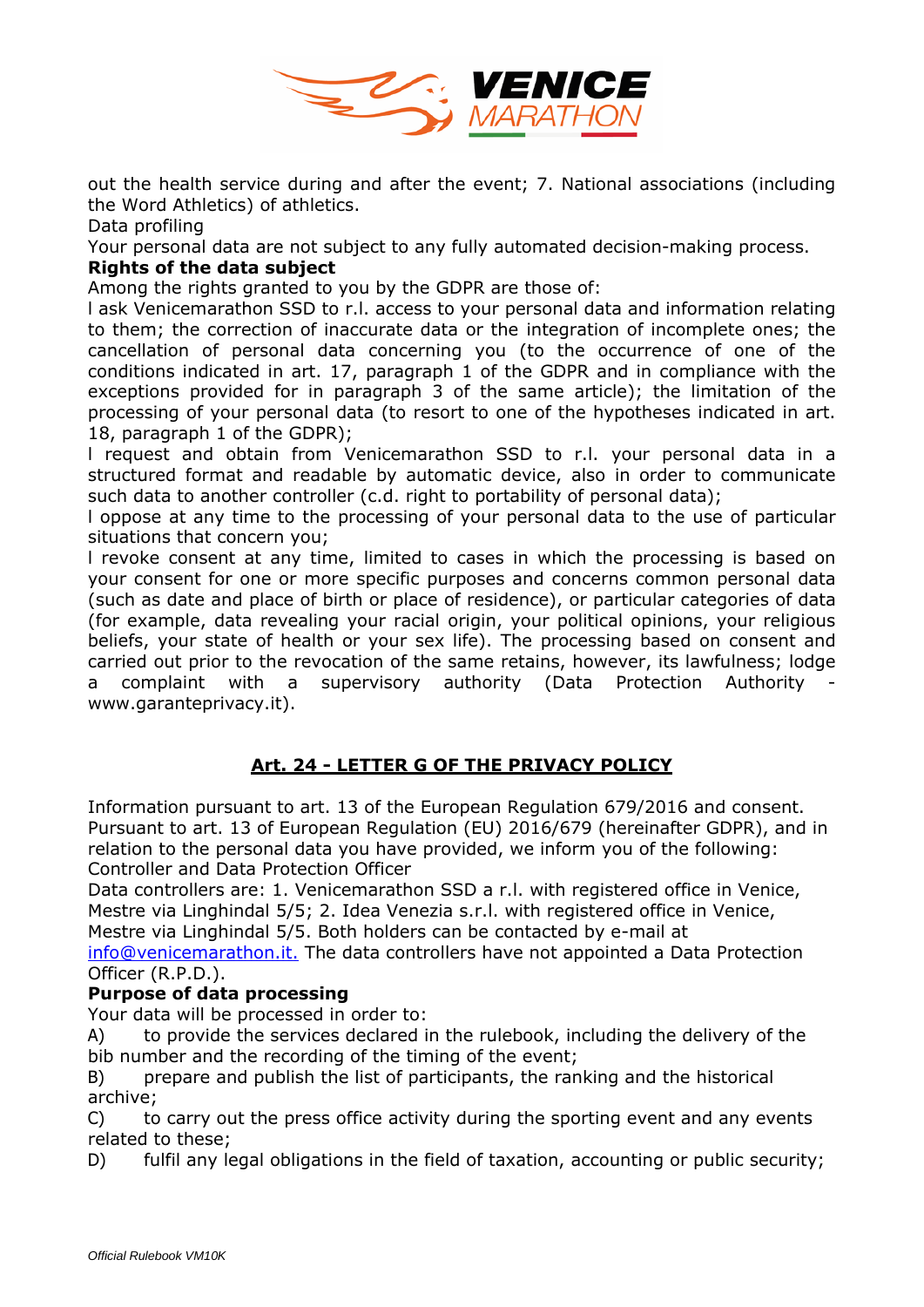

E) use the fixed or moving images on which it may appear, taken during your participation in the event, on all visual media as well as on promotional and/or advertising materials produced and distributed throughout the world and for the maximum time provided for by the laws, regulations and treaties in force;

F) the sending by sms/e-mail or social network of press releases, information material or event information from us, or subjects expressly delegated to this, in relation to the event or related activities;

Among the personal data that will be processed include: name / surname / gender / date and place of birth / telephone / residence / contact details of the person to contact in case of emergency / registration to Word Athletics or to other associations of athletics / best personal time of the event. In addition, the following particular personal data may be requested:

G) medical data, including any certificates and/or the presence of disabilities, in order to allow the provision of specific services for or during the sporting event. Personal data may be processed through both paper and computer files (including portable devices) and processed in a manner strictly necessary to meet the purposes indicated above.

#### **Legal basis for processing**

Failure to recognize consent for the purposes referred to in points A, B, C, D, E and F does not allow you to participate in the events organized by us.

In the same way, for medical data (G) and, in any case, for particular data concerning your person or persons accompanied by you or who assist you, if they are required for health or safety reasons, consent is required.

#### **Data retention**

The data provided by you (for the purposes referred to in points A, B, C, D, E and F) will be processed for the duration of this event and further stored for the period of 10 (ten) years.

For the purposes referred to in point G, the data will be kept as strictly as necessary. By way of derogation from the previous paragraphs, the deadline will be extended if it is necessary to keep the data further in order to defend or enforce a right or to fulfil any further legal obligations or orders of the Authorities.

## **Reporting**

Your personal data may be communicated to: 1. Collaborators of Venicemarathon SSD a r.l., who provide services for the purposes indicated in the previous points; 2. Subjects who process data in compliance with specific legal obligations; 3. Persons who process data for the collection of tender performance; 4. Persons who process data for the registration and booking service of the event; 5. Judicial or administrative authorities, for the fulfilment of legal obligations; 6. Personnel or associations carrying out the health service during and after the event; 7. National associations (including the F.I.D.A.L.) of athletics.

## **Data profiling**

Your personal data are not subject to any fully automated decision-making process. **Rights of the data subject**

Among the rights granted to you by the GDPR are those of:

l ask Venicemarathon SSD to r.l. access to your personal data and information relating to them; the correction of inaccurate data or the integration of incomplete ones; the cancellation of personal data concerning you (to the occurrence of one of the conditions indicated in art. 17, paragraph 1 of the GDPR and in compliance with the exceptions provided for in paragraph 3 of the same article); the limitation of the